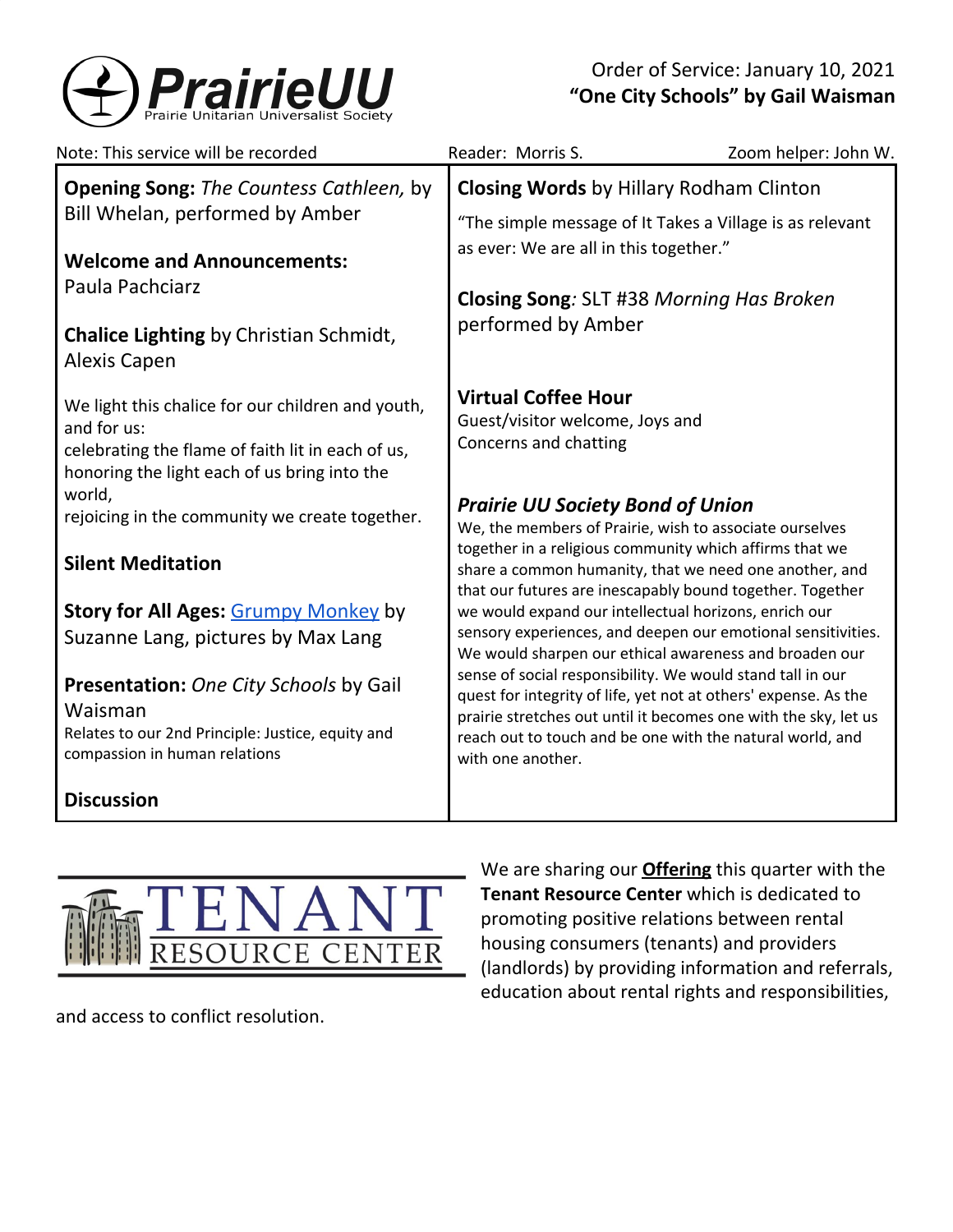# **SLT #38** *Morning Has Broken*

Morning has broken like the first morning, blackbird has spoken like the first bird. Praise for the singing! Praise for the morning! Praise for them, springing fresh from the Word!

Sweet the rain's new fall sunlit from heaven, like the first dewfall on the first grass. Praise for the sweetness of the wet garden, sprung in completeness where God's feet pass.

Mine is the sunlight! Mine is the morning born of the one light Eden saw play! Praise with elation, praise every morning, God's recreation of the new day!

# **Upcoming Events**

#### **Prairie Sing Along (every Sunday) 7pm**

We use songsheets displayed on the ZOOM whiteboard and the Rise Up Singing songbook. It's a great opportunity to practice your guitar or ukulele and sing with no judgements... and bring out the folk-rock star that you are. Everyone & all ages are welcomed. Zoom hosts Mary Mullen and Patty Stockdale.

[Join by computer](https://us02web.zoom.us/j/85355334298):<https://us02web.zoom.us/j/85355334298> Join by phone: 1(312) 626-6799 Meeting ID: 853 5533 4298

#### **Prairie Study Group (2nd & 4th Mondays) 7pm**

This study group is part of Prairie's initiative to become a more truly welcoming congregation to those of all ethnic and class backgrounds, genders and sexual orientations as we proclaim at the start of our services. Please participate if you can.

Join by computer: <https://us02web.zoom.us/j/88309002767> Join by phone: 1 (312) 626-6799 Meeting ID: 883 0900 2767

# **Virtual Dungeons and Dragons (beginners group) (every Tuesday) 4:30pm**

Looking for a fun way to get social with friends? Well, this is the group for you! No prior experience necessary - though a camera & microphone will be required for full participation. This group is open to anyone! Ages 9 & up will be most comfortable.

Join by computer: <https://us02web.zoom.us/j/87803393490>

# **Tuesday Trivia (1st and 3rd Tuesdays of every month) 7pm**

During covid19 in person trivia has moved online! Prairie members and non members are invited to play. Email Renee reneedeschard[at sign]gmail.com to get added to the trivia email list.